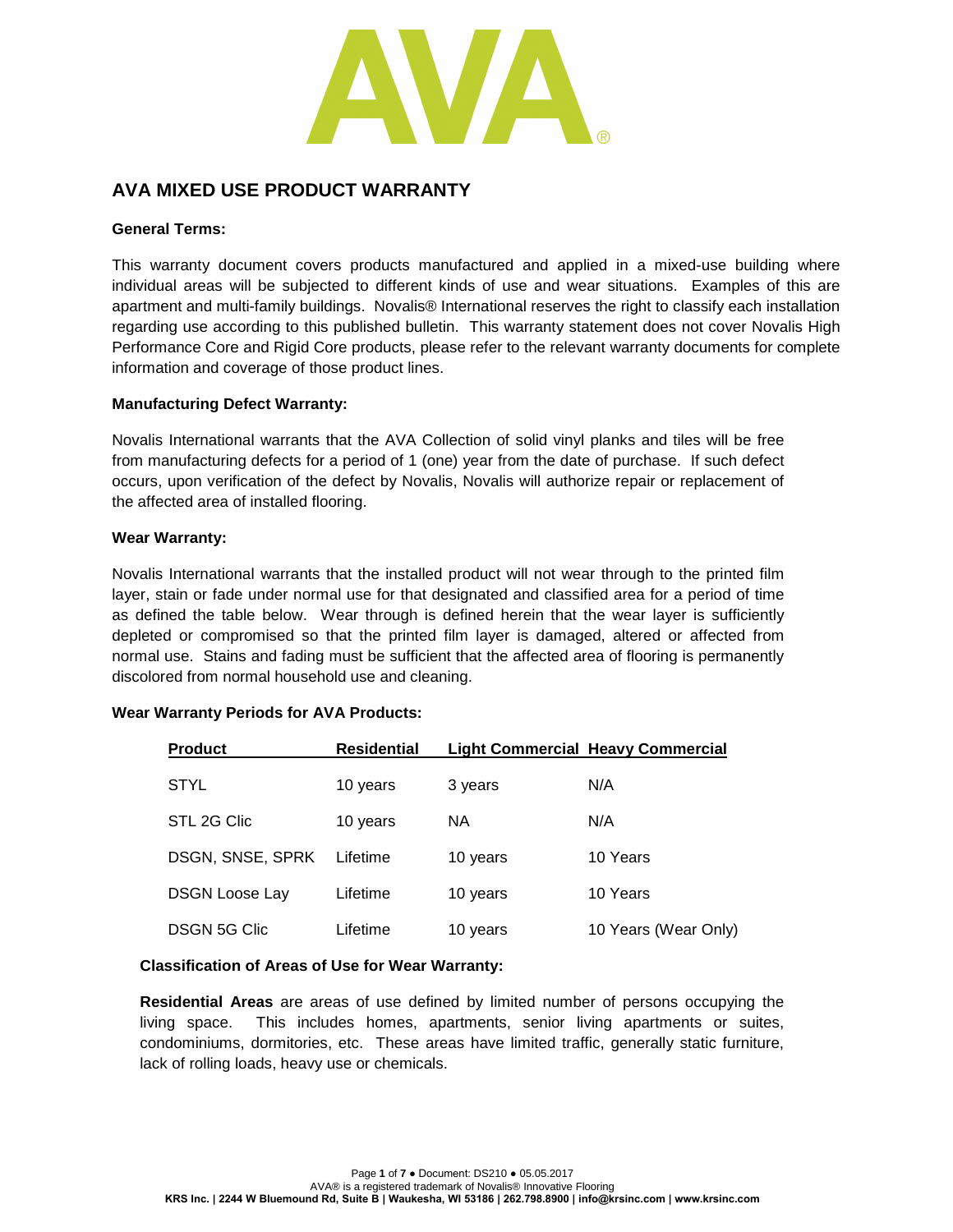

**Light Commercial Areas** are areas of use defined as environments with light to moderate foot traffic, light point loads and lack of rolling traffic. Light commercial areas also include those with no heavy chemicals, acids, greases or other such contaminants. Examples are listed at the end of this document but include interior hallways leading to residential units, elevator vestibules, vending areas, small laundry areas.

**Heavy (or Full) Commercial Areas** are areas of use with floors subjected to heavy static and dynamic loads, caster use, heavy point loads and moderate to heavy traffic. Portable furnishings with casters, rests and wheels that concentrate the weight of the appliance/equipment are very damaging to resilient flooring. This does not necessarily include environments with heavy chemicals, acids, greases (including food and cooking) or other such contaminants. Examples are listed at the end of this document but also include main entrance lobby, waste/trash areas, hallways leading to entrances or exits, stairs and landings, storage rooms and multi-use rooms used as communal or party areas.

#### **Wear Warranty Specific Provisions:**

- Novalis will supply new material of the same color, design, and grade, if available; if unavailable or discontinued, Novalis reserves the right to select and supply similar Novalis materials. After corrective action is taken on an existing defect, you will continue to receive warranty coverage for the remaining period of your original warranty.
- One replacement floor only will be made for the wear out, fading and staining. Claimants who received settlement may not claim again and no additional replacement floors will be supplied.
- Alternatively, a refund of up to 100% of the original cost of the material. The percentage of the original cost refundable depends on the amount of time elapsed since the date of purchase:
	- $\circ$  Within 1-2 years 100%
	- o Within 3-5 years 50%

#### **Installation and labor provisions:**

The costs of professional labor within the approved labor charges put forth by Novalis International, provided that the labor is performed according to AVA Installation Guidelines and standard industry practices. The use of approved, recommended or branded Novalis installation products is required for labor reimbursement. Labor reimbursement will be according to approved and reasonable labor charges and must be submitted to Novalis in writing for validation. Labor must also be provided by a certified professional flooring installer and will be paid according to the following schedule:

- o Within the first 2 years 100% of labor for reinstall
- o Within years 3-5 50% of labor for reinstall

# **General Terms**

Novalis reserves the right to repair any floor and/or obtain the services of a professional to conduct repairs or replace flooring in the event of a valid warranty claim.

AVA vinyl products when installed in any area, regardless of use designation, must be professionally installed by a certified flooring contractor to validate this warranty. No exclusions or exceptions will be made to this clause.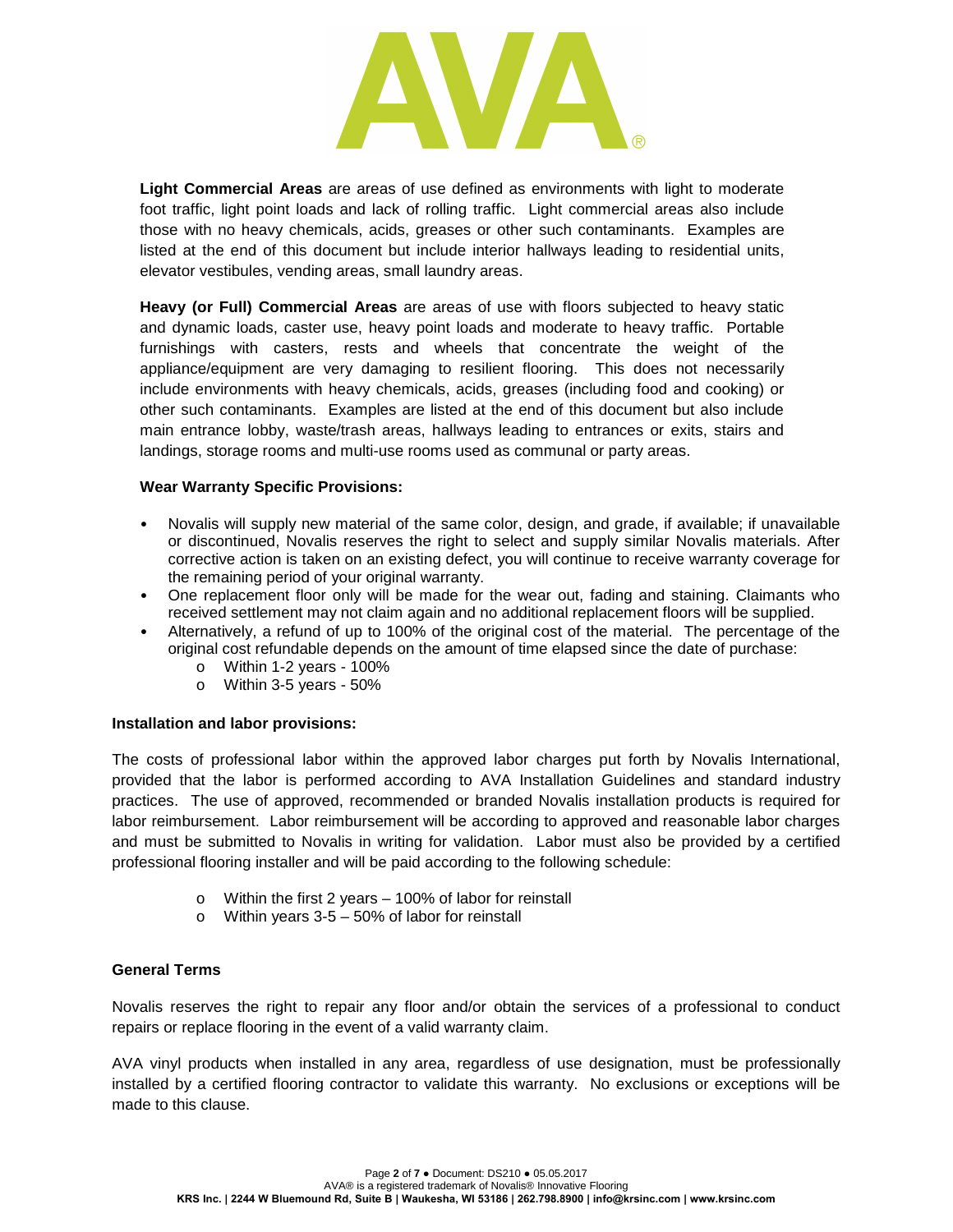

Novalis reserves the right to inspect any floor that is deemed by the client to be defective. Removal of the flooring prior to this inspection voids this product warranty in its entirety. Novalis International at its discretion will send a company representative and/or a third-party, independent inspector to the installation site to conduct the inspection. If it is deemed necessary, a destructive inspection will be conducted to properly facilitate a full investigation.

Novalis warranties cover the cost of material for the period of the warranty as listed below; labor coverage is subject to separate terms outlined in Labor Coverage Terms. Labor will be paid as outlined below.

D.I.Y products, cash and carry sales, closeouts, seconds and other discounted materials and internet sales are not covered under this warranty.

#### **Warranty Limitations**

- This warranty is not transferable and applies only to the original purchaser.
- Manufacturing defect must be reported within 30 days of first notice of defect in installed area.
- This warranty covers only properly installed and maintained floors, according to AVA Installation Guidelines and accepted industry practices and does not cover flooring installed in areas not intended for solid vinyl plank or tile.
- Novalis branded and/or recommended products must be used for installing AVA flooring; use of products not specifically designed for use with solid vinyl flooring will void warranty coverage.
- Novalis will not pay for the loss of time, inconvenience or other consequential or incidental damages or expenses incurred during the initial installation and the subsequent removal and/or reinstallation of affected material, including clearing any items placed over the finished flooring and affected area subsequent to the original installation.
- This warranty does not cover the exclusions indicated on the package.
- Novalis reserves the right of final judgment and may refuse claims in certain instances and reserves the right to modify or withdraw the warranty at any time.
- For products sold as "Do-It-Yourself" products, cash and carry sales, internet sales, seconds or off-quality goods no labor costs will be provided as part of this warranty.
- Internet sales, closeouts, items sold as seconds or other off-quality designation are not covered under this warranty.
- **Materials installed with obvious manufacturing defects are not covered.** Visual defects greater than 1cm are considered identifiable. Labor costs will not be covered when materials with visual defects greater than or equal to 1 cm are installed; replacement material only will be provided.
- Damage to the locking mechanism caused by excessive deflection in the substrate, improper underlayments installed underneath the flooring, from improper rolling loads and direct contact from castor wheels, dynamic pressures and loads from electric wheel chairs is not covered.
- Products that have not been properly acclimated according to the AVA Installation Guidelines.
- AVA floating flooring products installed with adhesives.
- Lack of maintenance or improper maintenance; dulled by soaps, detergents, harsh chemicals, dressings, one-step cleaners or wax.
- Indentations or damage by narrow tipped heels, vacuum cleaner beater bars, heavy rolling loads, caster wheels, furniture and chairs without proper floor protectors and furniture rests, dropping of metal or heavy objects. Furniture, appliances and movable fixtures should have a plastic or nylon protector at least 2" in diameter; chair casters / wheels should be a minimum of 2" in diameter and not be metal-type or narrower than 1" in width. Chair mats and protectors shall be used under office chairs including use in residential settings.
- Cuts, scratches, gouges and indentations, punctures caused by sharp objects, narrow wheels, metal furniture glides, etc. Non-rubber walk-off mats are to be used at all egress points and shall be of sufficient depth and width to capture grit, dirt and abrasive debris.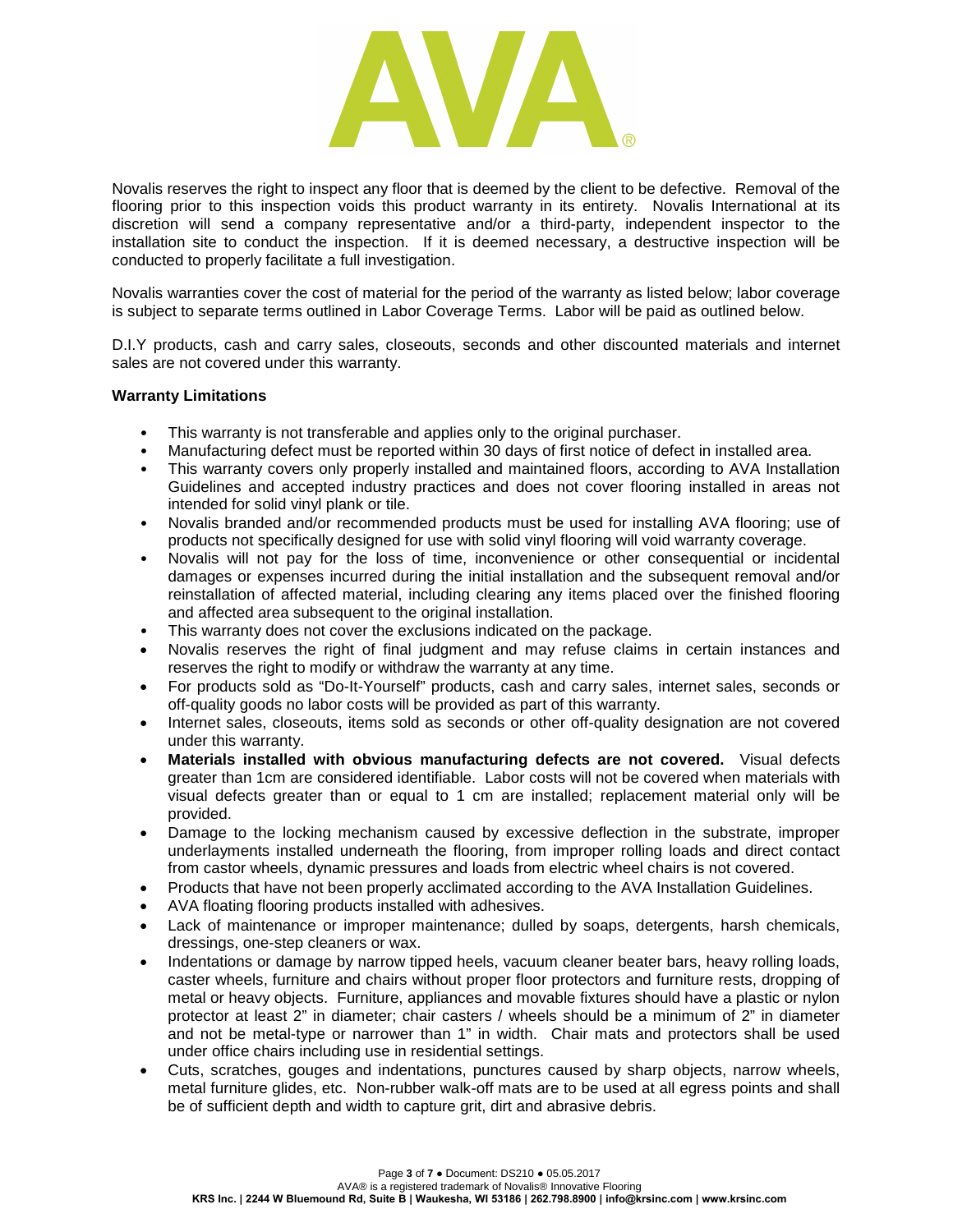

- Damage caused by burns, flooding, fires and other disasters.
- Staining or changes in color caused by dyes tracked from carpet, fertilizers, coal, tar, driveway sealers, oil drippings or other similar materials; faded or discolored by sunlight or heat generation; fading or staining caused by use of rubber mats. Non-rubber walk-off mats are to be used at all egress points and shall be of sufficient depth and width to capture grit, dirt and abrasive debris and allow for removal of foreign material before contact with vinyl flooring.
- Flooring issues, conditions, damage or defects caused by improper installation techniques, floors not installed per AVA Installation Instructions, use of adhesives not supplied under the Novalis Brand or incorrect application of adhesives, improper underlayments or underlayments not specifically recommended in writing by Novalis or branded by Novalis, inadequate subfloors or subfloor preparation, flooring installed against standard accepted industry practices.
- Performance of AVA products over foam-type, rubber, cork, or other compressible type underlayments, including integrity of the AVA 2G and 5G Clic locking mechanisms. Guarantees of performance should be provided by the manufacturer who states their product is suitable for use with Luxury Vinyl Flooring.
- Problems or damage due to excessive moisture and/or alkalinity in sub floor including discoloration or bond release of the structure of the flooring. Product structural damage from excessive exposure to water caused by flooding, plumbing and appliance leaks, water leakage from doors, windows or roof leaks. Standing water on flooring should be mopped or wetvacuumed up immediately upon notice of the spill.
- Damage from or growth of mold and mildew caused by excessive moisture in the environment or substrate that has been trapped under the flooring; including flooring installed outdoors or subjected to prolonged water exposure.
- Flooring installed in areas not intended for solid vinyl plank or tile.
- Installed over unstable, unsuitable, or improperly prepared sub floors, wet/cold floor and/or radiant-heated floor in excess of 85<sup>°</sup>F; 80<sup>°</sup>F for AVA products.
- Hazing or finish related issues caused by grout when used with Novalis groutable tiles.
- Different from samples or printed material in shade, color, glossing or embossing texture.

No person, representative, employee, or agent not employed by Novalis International, LTD. is authorized to modify or change the warranty statements made in this document.

This warranty gives you specific legal rights, and you may also have other rights, which vary from state to state.

# **Claim Filing**

To file a claim, contact [KRS Inc. at 262.798.8900 or info@krsinc.com](mailto:claims_support@avaflor.com). Claim documentation must be filled out in its entirety in order to be assigned a claim number and reviewed for validity. Should the claim require an inspection, you will be contacted by the independent inspector assigned to your claim for scheduling.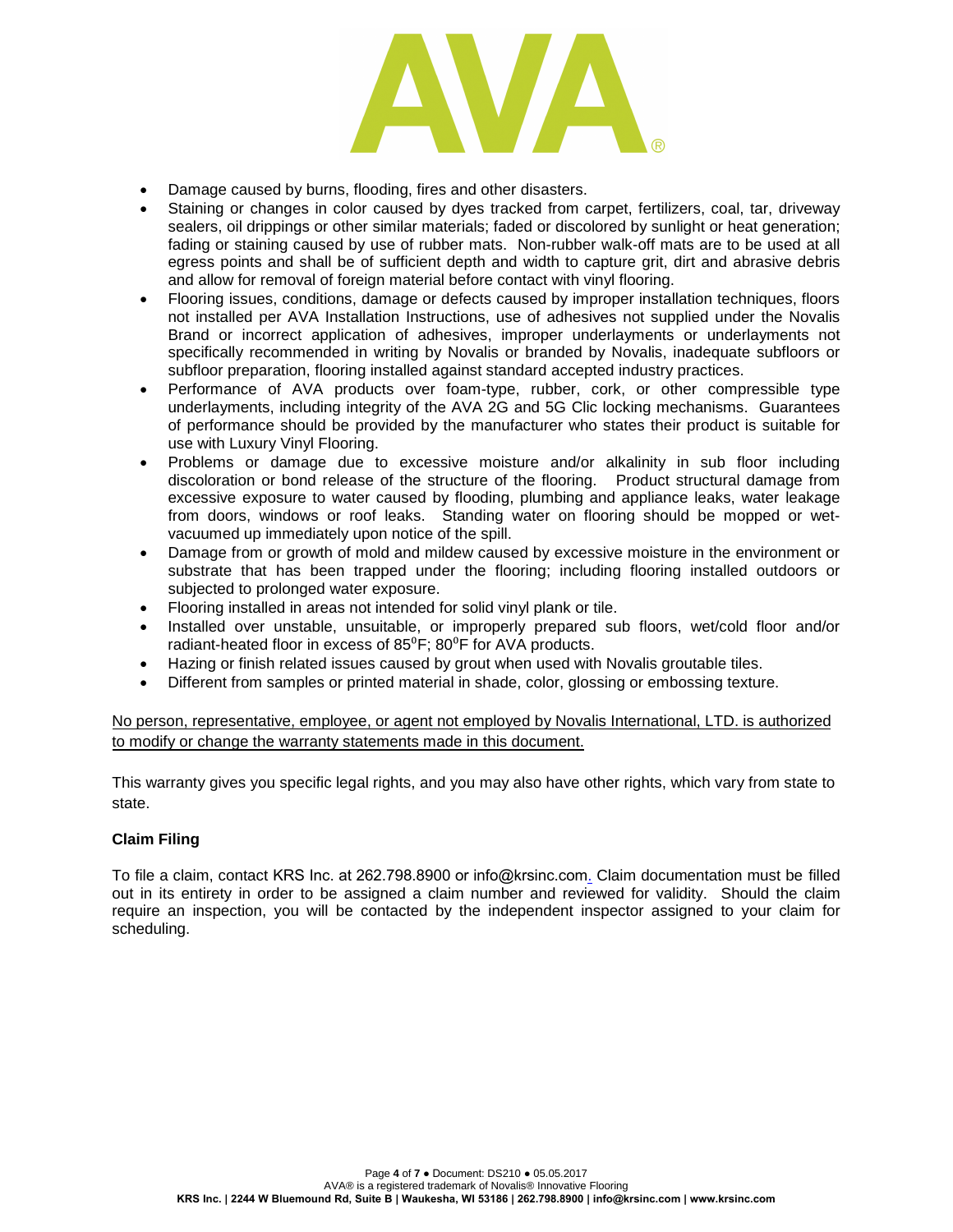

#### **NOVALIS INTERNATIONAL BRANDED ADHESIVES STATEMENT OF WARRANTY**

NOVALIS INTERNATIONAL flooring installation adhesives are covered by a standard performance warranty, provided that current Novalis International label and Product Data instructions have been followed, and that all substrate preparations, moisture and pH tests, and installation procedures comply with the standards set by Novalis International, applicable ASTM F-710, RFCI and the floor covering manufacturers' guidelines. Testing for concrete substrate moisture is required to be done in accordance with the latest edition of ASTM F2170, as described in the product specifications.

If these procedures and guidelines have been followed, and substrate moisture and pH test results fall into the specified ranges, a performance warranty shall apply and is as follows:

#### **NOVALIS INTERNATIONAL LIMITED WARRANTY**

If an installation failure occurs within 1 year from the date of installation as a direct result of the use of defective Novalis International adhesive, Novalis International will pay for equivalent floor covering and adhesive materials and for reasonable labor costs to repair or replace the failed portion of the installation as determined by Novalis International at its sole discretion. Novalis International specifically excludes any other warranty, express or implied, including merchantability and fitness for particular purpose extending beyond the term of this written warranty and is not liable for any other damages or losses including consequential or incidental damages. The Warranty covers only the adhesive bond and does not include responsibility for effects to the applied floor coverings due to exposure to conditions for which they were not designed.

For this warranty to be valid, Novalis International adhesive products should be used only for their stated purpose, only with products manufactured and branded by Novalis International, LTD., and within one year of their date of manufacture and be applied in accordance with Novalis' application instructions. Any other products used in conjunction with Novalis International products are required to be certified compatible with the Novalis International products.

This warranty does not cover improper installation of the floor covering material or defective floor covering material; installation problems associated with: substrate imperfections; staining due to mold, mildew or bacterial growth, or any other discoloration of the flooring; excessive moisture or pH levels (be sure to perform tests first and take corrective measures before installation); improper maintenance; differences in color between flooring products and samples or photographs; indentation from improper loading including high heels, spiked shoes, rolling loads, chairs or other furniture not using floor protectors; failure of the flooring to adhere to the substrate due to, for example, moisture, alkaline or hydrostatic pressure from the substrate; or inappropriate end-user activities. Claimant is required to maintain written documentation of substrate moisture and pH testing.

Novalis International will not warranty adhesives on substrates where silicates have been applied or entrained or where adhesive cleaners or removers have been applied. Warranties for defective or dimensionally unstable floor covering, substrates and underlayment are covered elsewhere in this Commercial Warranty document. This warranty gives you specific legal rights, and you may also have other rights, which vary from state to state. To file a claim contact KRS Inc. at 262.798.8900 [or info@krsinc.com](mailto:claims_support@avaflor.com).

Other Conditions and Exclusions Not Covered by this Warranty are:

- Installations on substrates that were not properly tested and prepared as instructed.
- Problems with installations due to the use of silicates or other unapproved sealers or curing additives on the substrate.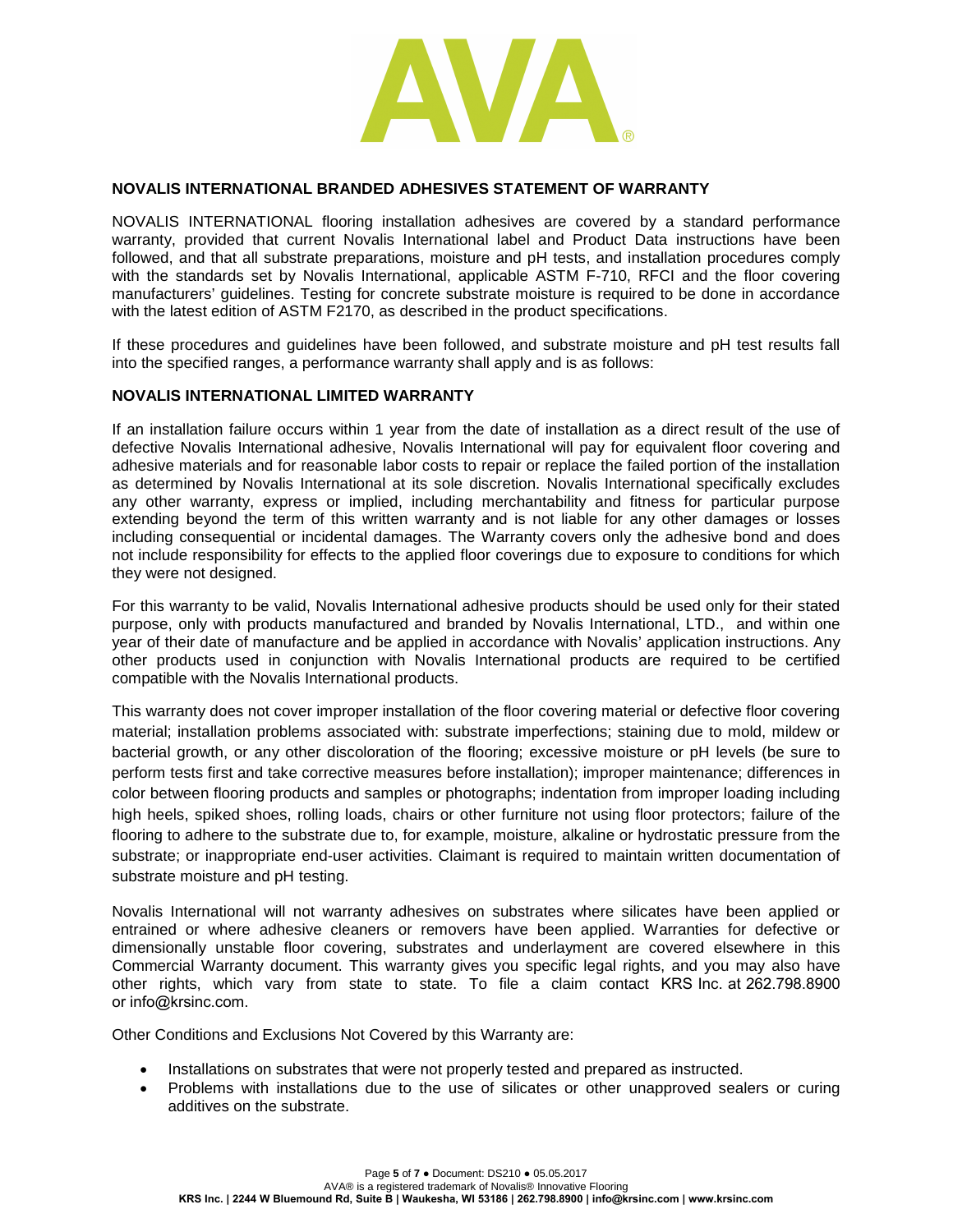

- Installations over substrates where hydrostatic pressure exists, or moisture readings are higher than specified for adhesive product.
- Installations over substrates with a surface pH test above that specified for the adhesive product.
- Failure of claimant to have records of moisture and alkalinity testing taken prior to the installation.
- Installation failures due to outside sources of water, such as where outside grade is above substrate, moisture or ground water intrusion caused by faulty (or lack of) a vapor retarder under the concrete per ASTM E1745, sprinklers soaking ground at the building foundation, overflow drains not directed away from the foundation, flooding or other natural disasters or weather conditions.
- Installations taken up or replaced prior to inspection by authorized Novalis International personnel.
- Problems with floor covering installations on chemically cleaned substrates, or from the use of improper cleaning methods.
- Failure of leveling or patch compounds of any kind.
- Damage caused by expansion joints or other structural areas.